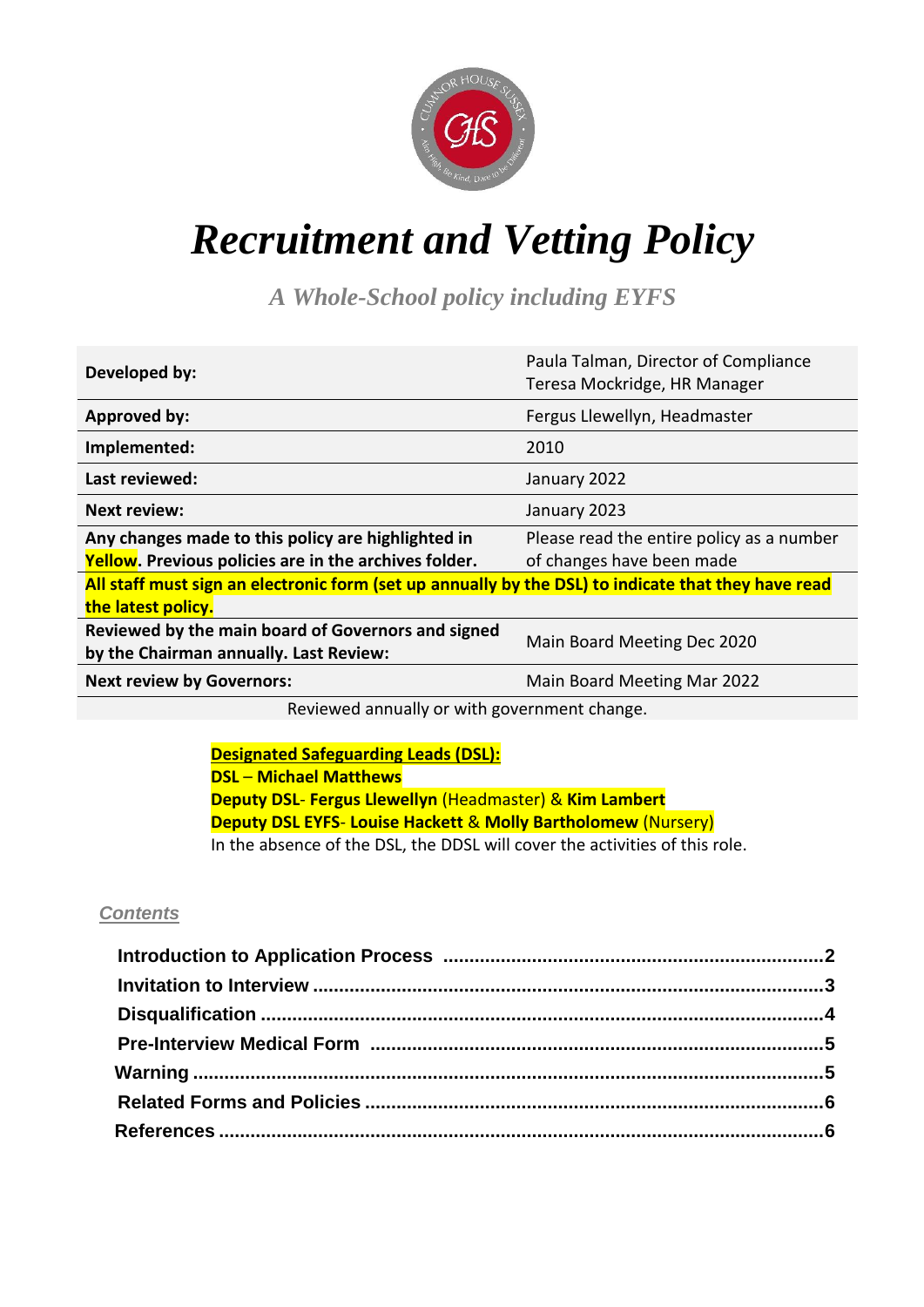# **INTRODUCTION TO APPLICATION PROCESS**

- Cumnor House Sussex is required by law to follow the Department for Education (DfE) statutory guidance "Keeping Children Safe in Education 2021" and the Independent Schools Inspectorate (ISI) Regulatory Requirements which demand a detailed check of a candidate's background and previous employment.
- Candidates will only be invited for interview once they have completed the Application Form in full. We request that candidates submit their date of birth on the application form so that the children's barred lists can be checked before interview and gaps in employment can be identified and addressed. A *Curriculum Vitae* and a letter of application should accompany the application, but will not be accepted in substitution (See separate forms Recruitment Applications for Teaching and Non-Teaching Staff).
- Candidates should be aware that all posts in the school involve a responsibility for safeguarding children, although the extent of that responsibility will vary according to the nature of the post.
- Accordingly, all posts are exempt from the Rehabilitation of Offenders Act 1974 and therefore all convictions, cautions and bind-overs, including those regarded as 'spent', must be declared.
- The school is obliged to ascertain that an applicant who has been working in a foreign country, or who is a foreign national with the right to work in the UK, has no relevant convictions. Applicants must be able to present (prior to interview) a certificate of good conduct (e.g. Criminal Record Check) from the country they have been living in. The same standard applies where by an applicant is a UK national and has lived or worked outside the UK for more than three months in the last 10 years.
- We will seek references on short-listed candidates prior to interview and may approach previous employers for information to verify employment dates, particular experience or qualifications. Current employers will not be contacted, without prior arrangement with the candidate, until after an offer of employment has been made and accepted.
- The successful applicant will be required to complete an application to the Disclosures and Barring Service at an enhanced level; or they may provide DBS number and date so that it can be verified as clear via the update service.
- The School must check that a prospective member of the Teaching Staff is not subject to a prohibition order issued by the Secretary of State. This, and the two checks immediately below, are carried out by the HR Manager.
- The School must check whether staff appointed to management positions **(including internal promotions)** are subject to a prohibition from management of independent schools' direction also known as Section 128 Directions. The following staff are considered to be in management positions for the purpose of this check:
	- **-** Head Teacher
	- Senior Management Team
	- Heads of Departments
	- Governors

*2*

*In the Early Years Setting the same procedures are adhered to. Where there are any specific requirements for EYFS it will be stated within the policy.*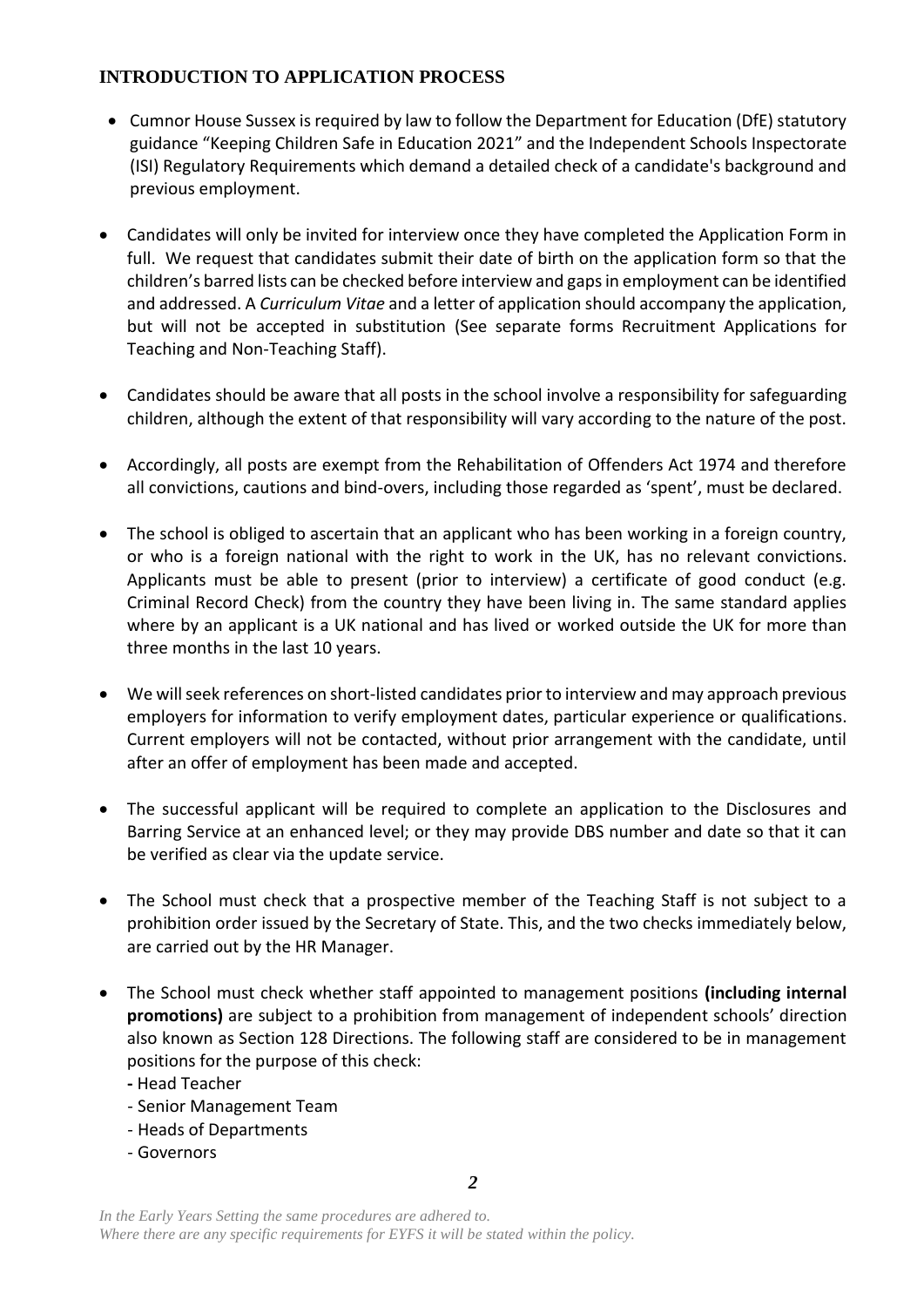- In addition, the School carries out a European Economic Area (EEA) check on all overseas candidates applying for employment which involves "teaching work".
- If you are currently working with children, on either a paid or voluntary basis, your current employer will be asked about disciplinary offences, including disciplinary offences relating to children or young persons (whether the disciplinary sanction is current or time-expired), and whether you have been the subject of any child protection allegations or concerns and, if so, the outcome of any enquiry or disciplinary procedure. If you are not currently working with children but have done so in the past, that previous employer will be asked about such matters. Where neither your current nor previous employment has involved working with children, your current employer will still be asked about your suitability to work with children, although it may be appropriate for them to answer "not applicable" if your duties have not brought you into contact with children or young persons.

# **INVITATION TO INTERVIEW**

- If you are invited to interview, the areas which will be explored will include suitability to work with children as well as suitability to meet the Job Specification.
- At least two satisfactory references will be sought, ideally from current and previous employer. Current employer will only be approached with the permission of the candidate.
- Candidates invited to interview must bring documents confirming both educational and professional qualifications that are necessary or relevant for the post (e.g. the original or certified copy of degree and A-level certificates, diplomas etc.). Where originals or certified copies are not available for the successful candidate, written confirmation of the relevant qualifications must be obtained from the awarding body.
- Candidates invited to interview must also bring original identification documents with them i.e. passport and/or driving licence or birth certificate. If applicable, documentation (such as marriage certificate) evidencing a change of name.

#### **CONDITIONAL OFFER OF APPOINTMENT**

Any offer to a successful candidate will be conditional upon:

- Receipt of at least two satisfactory references (This is also required for internal promotions**.)** (See separate form: Recruitment Employee Reference)
- $\triangleright$  Verification of identity and right to work in the UK
- $\triangleright$  A check of the Children's Barred List
- $\triangleright$  An enhanced DBS Disclosure
- $\triangleright$  A check of the TRA (Teacher Regulations Agency) Prohibited Teachers List and European Economic Area (EEA) Prohibited from teaching work list

*3*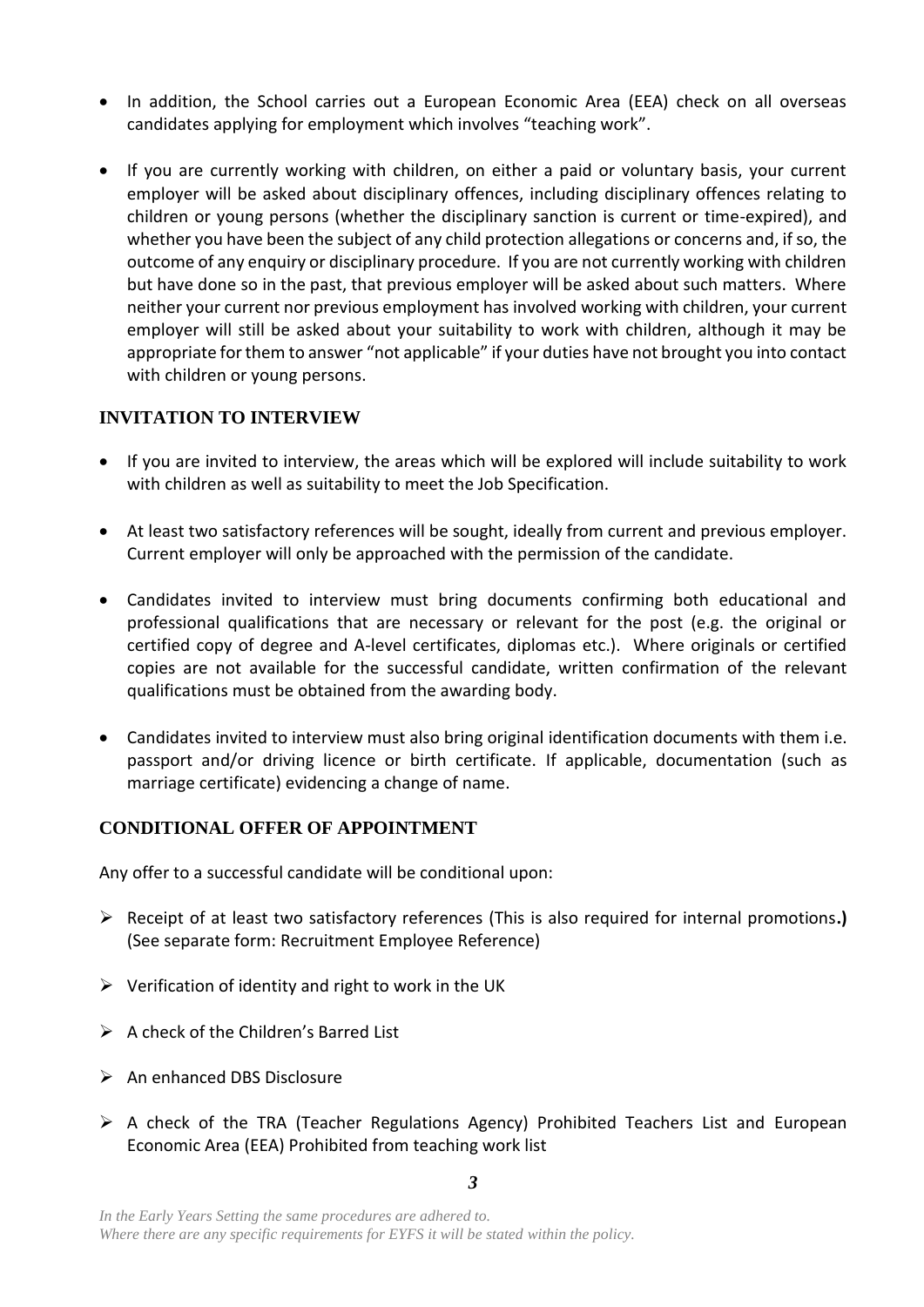- $\triangleright$  And the TRA Prohibition from Management of independent schools' direction, also known as Section 128 Directions (this check is also carried out for internal promotions to management)
- $\triangleright$  Completion of the School's medical questionnaire to establish medical fitness for the role (see separate form Recruitment Medical Questionnaire)
- $\triangleright$  Verification of educational and professional status
- $\triangleright$  checks and confirmations as the school may require in accordance with statutory guidance (where the successful candidate has worked or been resident overseas in the previous ten years)

# **DISQUALIFICATION - EYFS and relevant later years provision**

In accordance with The Childcare Act 2006 and Keeping Children Safe in Education 2021, the school needs to ensure that appropriate checks are carried out on all members of staff who manage, teach or have contact with pupils in the EYFS (Nursery and Reception) or later year provision (pre-prep up to age 8 in 'before and after-school care') to ensure that they are not disqualified under the Childcare (Disqualification) Regulations 2006.

By definition, a person who is disqualified cannot lawfully do the work from which they are disqualified. If a person is found to be disqualified, or if there is doubt over that issue then, pending resolution, they must be removed from the work from which they are or may be disqualified. There is no requirement automatically to suspend or dismiss all individuals found to be disqualified; there is scope in principle to redeploy them with other age groups or in other work from which they are not disqualified, subject to assessing the risk and taking advice from the LADO when appropriate.

Schools must inform Ofsted/ISI? where they are satisfied that a person working in a relevant setting falls within the disqualified criteria. Staff who are disqualified may apply to Ofsted/**ISI?** for a waiver of disqualification, unless they are barred from working with children.

Disqualification by association only applies where childcare is provided in domestic settings. (defined as 'premises which are used wholly or mainly as a private dwelling' in section 98 of the act, or under a domestic premises registration, including non-domestic premises up to 50% of the time).

#### **All staff working within the EYFS and relevant later years provisions must provide a selfdeclaration to declare that they are not disqualified on any of the following grounds which include:**

- *Being on the DBS Children's Barred List*
- *Having a child in their care placed under a care order*
- *Being cautioned for, convicted of or charged with certain violent and sexual criminal offences against children and adults, at home or abroad*
- *Any offence involving death or injury to a child*
- *Being the subject of certain other orders relating to the care of children*
- *Refusal or cancellation of registration relating to childcare or children's homes or being prohibited from private fostering.*

*4*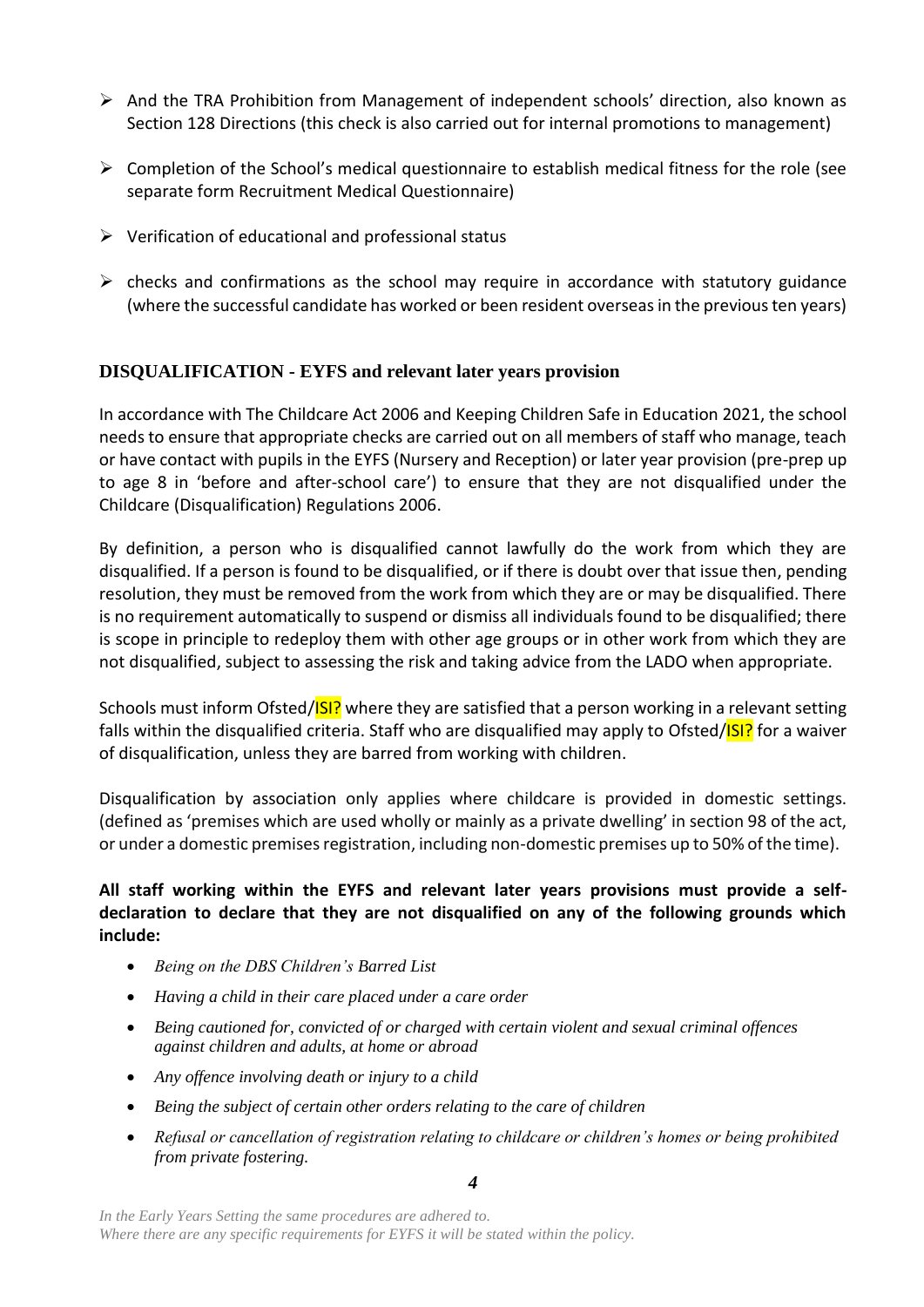#### **PRE-INTERVIEW MEDICAL FORM**

We are an equal opportunities employer and welcome applications from all candidates. All our prospective employees are asked to complete an identical pre-interview medical declaration, which is part of the application form. All candidates for teaching and non-teaching posts are also requested to complete a more detailed medical questionnaire once an offer of a post at Cumnor House Sussex has been provisionally made and accepted. The school may also request a health report from your G.P after a position has been offered and accepted. You should bear in mind that the law provides that you must consent before a medical report can be obtained by the school from your doctor for employment purposes, and that you are entitled to see your report.

This form, together with the post-offer medical questionnaire, is stored in your personal file securely in our HR Office. Access is restricted to the Headmaster, HR Manager and School Nurse. Thereafter, they will form part of an employee's medical records. They may be viewed on request by a statutory body but will otherwise not be disclosed to any third party. Medical records are securely destroyed after an individual leaves the employment of the school unless they are considered relevant to any safeguarding concerns.

# **WARNING**

Schools have a legal duty to refer to the DBS anyone who has harmed, or poses a risk of harm, to a child or vulnerable adult where:

- the harm test is satisfied in respect of that individual;
- the individual has received a caution or conviction for a relevant offence, or if there is reason to believe that that individual has committed a listed relevant offence; and
- the individual has been removed from working (paid or unpaid) in regulated activity, or would have been removed had they not left\*.

(Child Protection \*The list of offences is set out in the Safeguarding Vulnerable Groups Act 2006)

Where a candidate is:

- $\triangleright$  found to be on the Children's Barred List, or is found to be prohibited from teaching by the Secretary of State, or the DBS disclosure shows the candidate has been disqualified from working with children by a Court; or is
- $\triangleright$  found to have provided false information in, or in support of, their application; or is
- $\triangleright$  the subject of serious expressions of concern as to their suitability to work with children; or
- $\triangleright$  has information reported within a criminal record check from a foreign country the facts will be reported to the Police, the DBS and the TRA.

#### RELATED RECRUITMENT FORMS (CHILD PROTECTION SUITE)

- Recruitment Medical form
- Recruitment Application form
- Recruitment Reference form